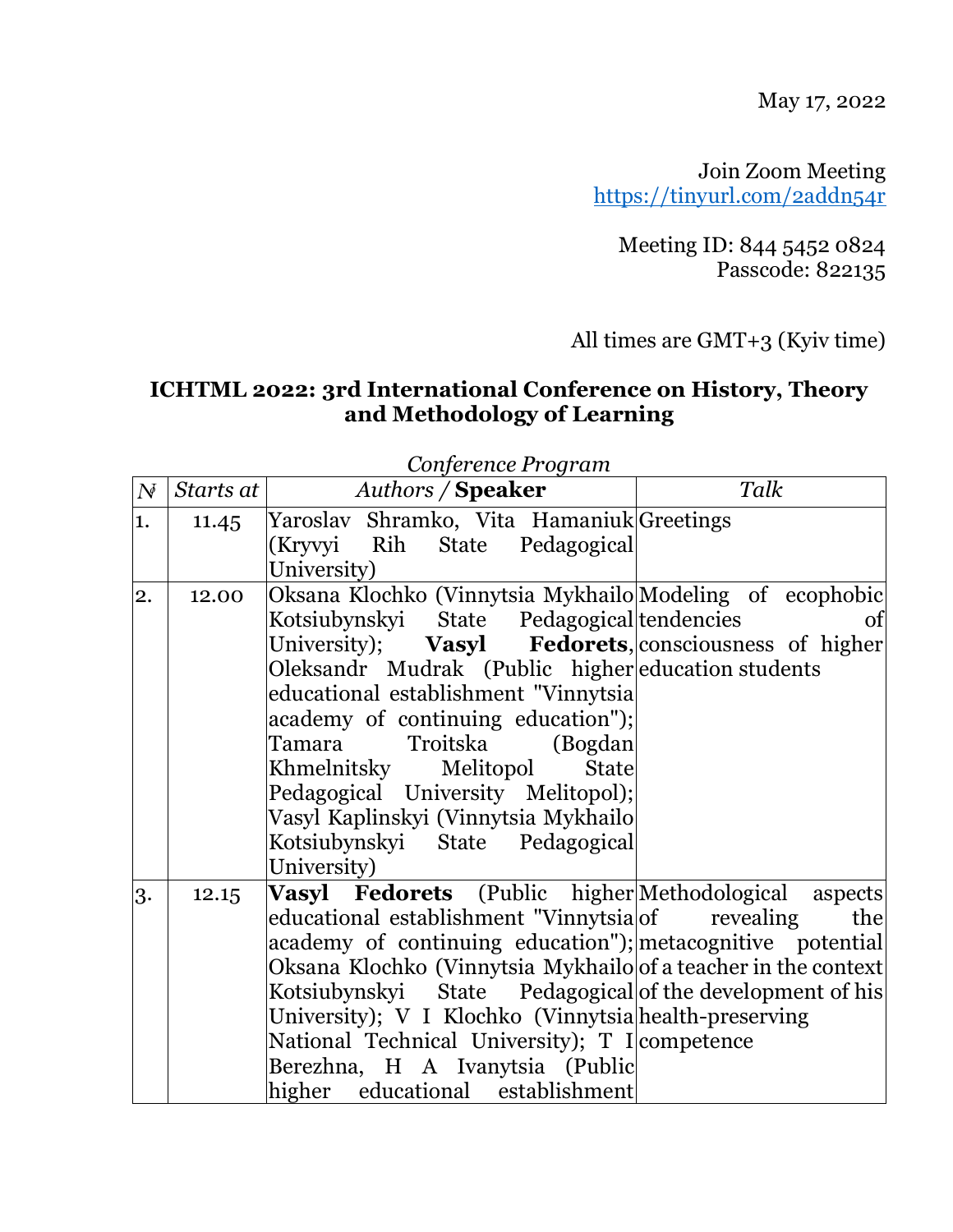| $N^{\!\!\!i}$ | Starts at | <b>Authors / Speaker</b>                                                                                                                                                                                                                                                                                                                                                                                                                                                                         | Talk                                                                                 |
|---------------|-----------|--------------------------------------------------------------------------------------------------------------------------------------------------------------------------------------------------------------------------------------------------------------------------------------------------------------------------------------------------------------------------------------------------------------------------------------------------------------------------------------------------|--------------------------------------------------------------------------------------|
|               |           | "Vinnytsia academy of continuing<br>education")                                                                                                                                                                                                                                                                                                                                                                                                                                                  |                                                                                      |
| 4.            | 12.30     | Nataliia Dichek (Education Institute To the Origins of Social<br>of Pedagogy of the National Academy Education in Ukraine<br>of Educational Sciences of Ukraine), (the 1920s): Humanism<br><b>Kravchenko</b> (Pavloor<br><b>Oksana</b><br>Tychyna Uman State Pedagogical Expediency?<br>University)                                                                                                                                                                                              | letarian<br>Pro                                                                      |
| 5.            | 12.45     | Oksana<br>Kochubei, <b>Antonina Shturba</b> (Pavlonew Ukrainian school<br>Tychyna Uman State Pedagogical<br>University)                                                                                                                                                                                                                                                                                                                                                                          | Kravchenko, Tetiana New educational space in                                         |
| 6.            | 13.00     | Tetiana Kochubei, Olha Melnykova, Preventive pedagogical<br><b>Olha Svyrydiuk</b> (Pavlo Tychyna work<br>Uman State Pedagogical University)                                                                                                                                                                                                                                                                                                                                                      | negative<br>on<br>manifestations<br>of<br>children's<br>preschool<br>behaviour       |
| 7.            | 13.15     | Nataliia<br>Anishchenko, Kateryna Hodlevska, fulfillment: the history of<br>Nataliya Seminikhyna (Ivan Ziazunwomen's education in<br>Institute of Pedagogical and Adult Ukraine (at the end 19th -<br>Education of the National Academy of early 20th centuries)<br><b>Educational Sciences of Ukraine)</b>                                                                                                                                                                                      | <b>Avsheniuk,</b> Olena Training to professional                                     |
| 8.            | 13.30     | Liudmyla Yershova (Institute of Technologizing<br>Vocational Education and Training of training<br>$\sigma f$<br><b>NAES</b><br>Alieksieieva (Institute of Pedagogy of sustainable development<br>NAES of Ukraine); Natalia Kulalaieva goals<br>(Kyiv National Economic University<br>named after Vadym Hetman); Halyna<br>Odnoroh (Institute of Vocational<br>Education and Training of NAES of<br>Ukraine); Mykola-Oleh Yershov<br>Franko<br>(Zhytomyr)<br><b>State</b><br>Ivan<br>University) | youth<br>for<br>Ukraine); Svitlana entrepreneurship to fulfil                        |
| 9.            | 13.45     | Anastasia<br>Hrechka,<br><b>Pavlyk, Liudmyla Lysohor</b> (Kryvyi comprehension skill in<br>Rih State Pedagogical University)                                                                                                                                                                                                                                                                                                                                                                     | <b>Olena</b> Formation of the reading<br>primary school students<br>by visualization |
| 10.           | 14.00     | <b>Nataliia Martovytska</b> (The Bohdan Innovations<br>Khmelnytsky National University of Professional                                                                                                                                                                                                                                                                                                                                                                                           | in<br>Activity:                                                                      |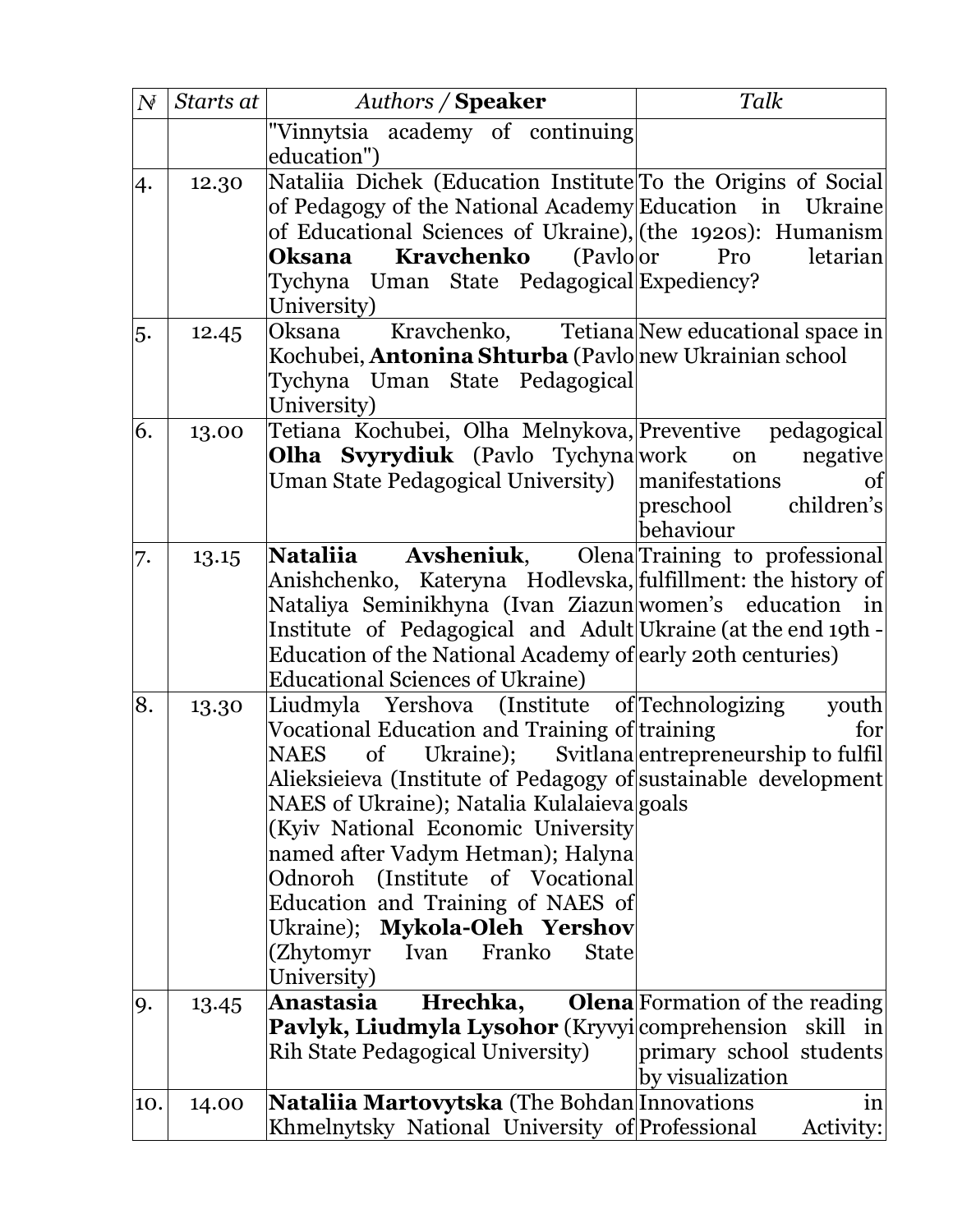| $N^{\!\delta}$ | Starts at | <b>Authors / Speaker</b>                                                      | Talk                                    |
|----------------|-----------|-------------------------------------------------------------------------------|-----------------------------------------|
|                |           | Cherkasy); <b>Liubov Lokhvytska</b>  What                                     | of<br>Students                          |
|                |           | (Hryhorii Skovoroda University in Specialty                                   | "Preschool                              |
|                |           | Pereiaslav)                                                                   | Education" Think about                  |
|                |           |                                                                               | Īt                                      |
| 11.            | 14.15     | Inna M. Onikienko, Liudmyla Ye. Remote Study for the                          |                                         |
|                |           | <b>Bratchenko</b> (Kryvyi Rih State Humanities and Social                     |                                         |
|                |           | Pedagogical University); Iryna S. Sciences: Digitization                      |                                         |
|                |           | Mintii (Kryvyi Rih State Pedagogical and Coaching                             |                                         |
|                |           | University); Oksana I. Chaika                                                 |                                         |
|                |           | (National University of Life and<br><b>Environmental Sciences of Ukraine)</b> |                                         |
|                |           | Viktoriia Chorna (Petro Mohyla Black Analysis of life plans and               |                                         |
| 12.            | 14.30     | Sea National University); Liudmyla emigration intentions of                   |                                         |
|                |           | Kalashnikova (Kryvyi Rih State pupils and students of                         |                                         |
|                |           | Pedagogical University); <b>Olena</b> border regions of the                   |                                         |
|                |           | Liseienko<br>(South Ukrainian South                                           | of Ukraine                              |
|                |           | National Pedagogical University (experience of empirical                      |                                         |
|                |           | named after K. D. Ushynsky); Nataliia sociological research)                  |                                         |
|                |           | Nikon (Odessa National Polytechnic                                            |                                         |
|                |           | University)                                                                   |                                         |
| 13.            | 14.45     | Alla Stepanyuk, Halyna Zhyrska, Future biology teachers                       |                                         |
|                |           | Natalia Mishchuk, <b>Tetiana Olendr</b> training for professional             |                                         |
|                |           | (Ternopil Volodymyr Hnatiuk activity on the basis of                          |                                         |
|                |           | National Pedagogical University)                                              | sustainable development                 |
| 14.            | 15.00     | Valentyna Shpak, Tatyana Ninova, Development                                  | of                                      |
|                |           | Iryna Moysiyenko (The Bohdan ecological consciousness                         |                                         |
|                |           | Khmelnytsky National University of of future primary school                   |                                         |
|                |           | Cherkasy)                                                                     | teachers in the process of              |
|                |           |                                                                               | professional training                   |
| 15.            | 15.15     | Podplota,<br>Svitlana                                                         | Lyudmyla Cultivating a Child's Love     |
|                |           | Moskalyova, Sergiy Gurov (Bogdan for Parents as a Spiritual                   |                                         |
|                |           | Khmelnitsky<br>Melitopol                                                      | State Practice:<br>Pedagogical          |
| 16.            |           | Pedagogical University)<br>Rostyslav<br>Tarasenko,                            | Aspect                                  |
|                | 15.30     | <b>Amelina</b> (National University of Life Interpreting Systems              | <b>Svitlana</b> Computer-Assisted<br>in |
|                |           | Environmental<br>Sciences<br>and                                              | ofthe<br>Education<br>of                |
|                |           | Ukraine); Serhiy Semerikov (Kryvyi Simultaneous                               |                                         |
|                |           | Rih State Pedagogical University)                                             | Interpreters                            |
| 17.            | 15.45     | Amelina,<br>Svitlana                                                          | Rostyslav Training Techniques<br>in     |
|                |           | Tarasenko (National University of Life the                                    | Education<br>of                         |
|                |           | Environmental Sciences<br>and                                                 | of Simultaneous                         |